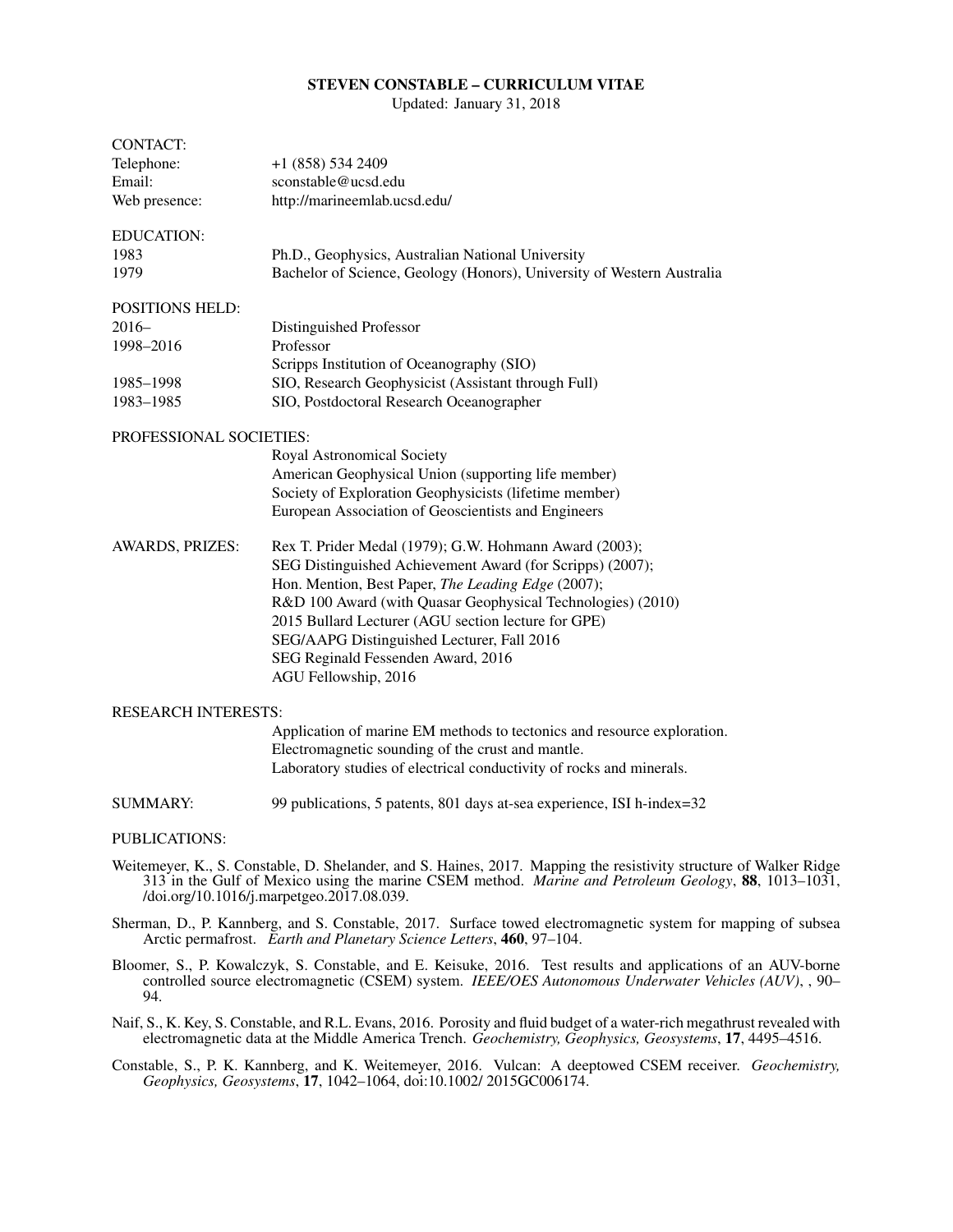- Naif, S., K. Key, S. Constable, and R.L. Evans, 2015. Water-rich bending faults at the Middle America Trench. *Geochemistry, Geophysics, Geosystems*, 16, 2582–2597.
- Du Frane, W., L.A. Stern, S. Constable, K.A. Weitemeyer, M.M. Smith, and J.J. Roberts, 2015. Electrical properties of methane hydrate + sediment mixtures. *Journal of Geophysical Research*, 120, 4773–4787, doi:10.1002/2015JB011940.
- Constable S., 2015. Geomagnetic Induction Studies. In "*Treatise on Geophysics, 2nd edition*", ed. Gerald Schubert, Oxford: Elsevier, pp. 219-254.
- Wheelock, B., S. Constable, and K. Key, 2015. The advantages of logarithmically scaled data for electromagnetic inversion. *Geophysical Journal International*, 201, 1765–1780.
- Myer, D., K. Key, and S. Constable, 2015. Marine CSEM of the Scarborough gas field, Part 2: 2D inversion. *Geophysics*, 80, E187–E196.
- Constable, S., A. Orange, and K. Key, 2015. And the geophysicist replied: "Which model do you want?". *Geophysics*, 80, E197–E212.
- Ray, A., K. Key, T. Bodin, D. Myer, and S. Constable, 2014. Bayesian inversion of marine CSEM data from the Scarborough gas field using a transdimensional 2-D parameterization. *Geophysical Journal International*, 199, 1847–1860, doi: 10.1093/gji/ggu370.
- Weitemeyer, K., and S. Constable, 2014. Navigating marine electromagnetic transmitters using dipole field geometry. *Geophysical Prospecting*, 62, 573–593, doi: 10.1111/1365-2478.12092.
- Myer, D., S. Constable, and K. Key, 2013. Magnetotelluric evidence for layered mafic intrusions beneath the Vøring and Exmouth rifted margins. *Physics of the Earth and Planetary Interiors*, 220, 1–10, doi: 10.1016/j.pepi.2013.04.007.
- Key, K., S. Constable, L. Liu, and A. Pommier, 2013. Electrical image of passive mantle upwelling beneath the northern East Pacific Rise. *Nature*, 495, 499–502.
- Naif, S., K. Key, S. Constable, and R.L. Evans, 2013. Melt-rich channel observed at the lithosphere-asthenosphere boundary. *Nature*, 495, 356–359.
- Constable, S., 2013. Review paper: Instrumentation for marine magnetotelluric and controlled source electromagnetic sounding. *Geophysical Prospecting*, 61, 505–532.
- Key, K., S. Constable, T. Matsuno, R.L. Evans, and D. Myer, 2012. Electromagnetic detection of plate hydration due to bending faults at the Middle America Trench. *Earth and Planetary Science Letters*, 351–352, 45–53, doi:10.1016/j.epsl.2012.07.020.
- Myer, D., S. Constable, K. Key, M.E. Glinsky, and G. Liu, 2012. Marine CSEM of the Scarborough gas field, Part 1: Experimental design and data uncertainty. *Geophysics*, 77, E281–E299, doi:10.1190/GEO2011-0380.1.
- Weitemeyer, K.A., S. Constable, S. and A.M. Trehu, 2011. A marine electromagnetic survey to detect gas hydrate at Hydrate Ridge, Oregon. *Geophysical Journal International* , 187, 45-62.
- Du Frane, W.L., L.A. Stern, K.A. Weitemeyer, S. Constable, J.C. Pinkston, J.J. Roberts, 2011. Electrical properties of polycrystalline methane hydrate. *Geophysical Research Letters*, 38, doi:10.1029/2011GL047243.
- Van Beusekom, A.E., R.L. Parker, R.E. Bank, P.E. Gill, and S. Constable, 2011. The 2-D magnetotelluric inverse problem solved with optimization. *Geophysical Journal International*, 184, 639–650.
- Key, K., and S. Constable, 2011. Coast effect distortion of marine magnetotelluric data: Insights from a pilot study offshore northeastern Japan. *Physics of the Earth and Planetary Interiors*, 184, 194–207.
- Myer, D., S. Constable, and K. Key, 2011. Broad-band waveforms and robust processing for marine CSEM surveys. *Geophysical Journal International*, 184, 689–698.
- Zhdanov, M.S., L. Wan, A. Gribenko., M. Cuma, K. Key, and S. Constable, 2011. Large-scale 3D inversion of marine magnetotelluric data: Case study from the Gemini prospect, Gulf of Mexico. *Geophysics*, 76, F77-F87.
- Weitemeyer, K., G. Gao, S. Constable, and D. Alumbaugh, 2010. The practical application of 2D inversion to marine controlled-source electromagnetic sounding. *Geophysics*, 75, F199–F211.

Constable, S., 2010. Ten years of marine CSEM for hydrocarbon exploration. *Geophysics*, 75, 75A67–75A81.

Weitemeyer, K., and S. Constable, 2010. Mapping shallow geology and gas hydrate with marine CSEM surveys. *First*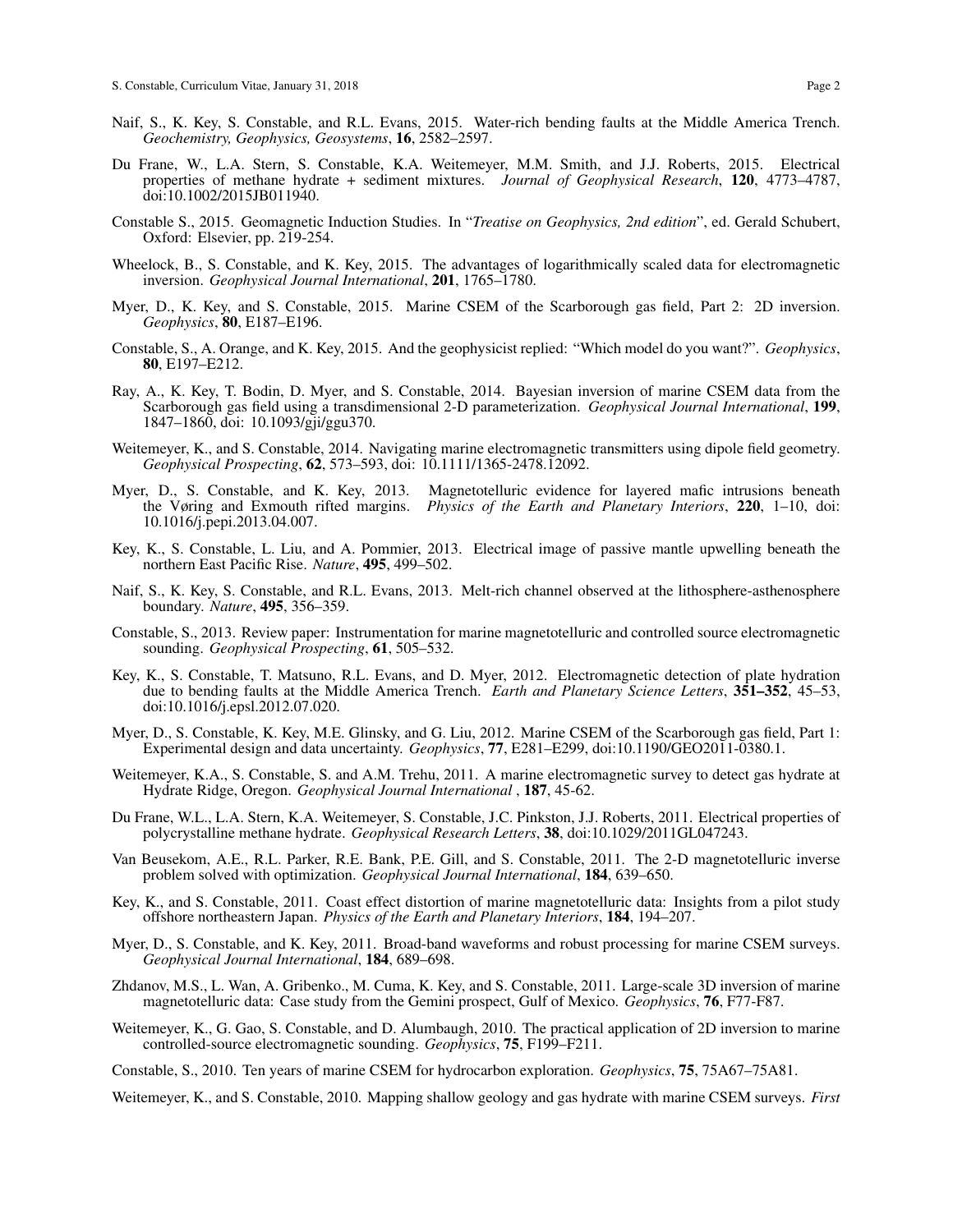*Break*, 28, 97–102.

- Myer, D., S. Constable, and K. Key, 2010. A marine EM survey of the Scarborough gas field, Northwest Shelf of Australia. *First Break*, 28, 77–82.
- Li, Y.G., and S. Constable, 2010. Transient electromagnetic in shallow water: insights from 1D modeling. *Chinese Journal of Geophysics*, 53, 737–743.
- Constable, S., K. Key, and L. Lewis, 2009. Mapping offshore sedimentary structure using electromagnetic methods and terrain effects in marine magnetotelluric data. *Geophysical Journal International*, 176, 431–442.
- Orange, A., K. Key, and S. Constable, 2009. The feasibility of reservoir monitoring using time-lapse marine CSEM. *Geophysics*, 74, F21–F29.
- Constable, S., 2007. Geomagnetism. In "*Treatise on Geophysics, Volume 5*", ed. G. Schubert and M. Kono, Elsevier, doi:10.1016/B978-044452748-6.00092-4 , pp. 237–276.
- Constable, S., 2007. Conductivity, ocean floor measurements. In "*Encyclopedia of Geomagnetism and Paleomagnetism*", ed. D. Gubbins and E. Herrero-Bervera, Springer, pp. 71–73.
- Constable, S., 2007. Induction from satellite data. In "*Encyclopedia of Geomagnetism and Paleomagnetism*", ed. D. Gubbins and E. Herrero-Bervera, Springer, pp. 413–416.
- Medin, A.E., R.L. Parker, and S. Constable, 2007. Making sound inferences from geomagnetic sounding. *Phys. Earth Planet. Int.*, 160, 51–59.
- Li, Y., and S. Constable, 2007. 2D marine controlled-source electromagnetic modeling: Part 2 The effect of bathymetry. *Geophysics*, 72, WA63–WA71.
- Constable, S., and L.J. Srnka, 2007. An introduction to marine controlled source electromagnetic methods for hydrocarbon exploration. *Geophysics*, 72, WA3–WA12.
- Constable, S., 2006. SEO3: A new model of olivine electrical conductivity. *Geophys. J. Int.*, 166, 435–437.
- Constable, S., 2006. Marine electromagnetic methods–A new tool for offshore exploration. *The Leading Edge*, 25, 438–444.
- Weitemeyer, K., S. Constable, and K. Key, 2006. Marine EM techniques for gas-hydrate and hazard mitigation. *The Leading Edge*, 25, 629–632.
- Weiss, C.J., and S. Constable, 2006. Mapping thin resistors in the marine environment, Part II: Modeling and analysis in 3D. *Geophysics*, 71, G321–G332.
- Weitemeyer, K.A., S.C. Constable, K.W. Key, and J.P. Behrens, 2006. First results from a marine controlled-source electromagnetic survey to detect gas hydrates offshore Oregon. *Geophysical Research Letters*, 33, L03304, doi:10.1029/2005GL024896.
- Constable, S., and C.J. Weiss, 2006. Mapping thin resistors (and hydrocarbons) with marine EM methods: Insights from 1D modeling. *Geophysics*, 71, G43–G51.
- Key, K.W., S.C. Constable, and C.J. Weiss, 2006. Mapping 3D salt using 2D marine MT: Case study from Gemini Prospect, Gulf of Mexico. *Geophysics*, 71, B17–B27.
- Constable, C.G. and S.C. Constable, 2004. Satellite magnetic field measurements: Applications in studying the deep Earth. In "*The State of the Planet: Frontiers and Challenges in Geophysics, Geophysical Monograph 150*", ed. R.S.J. Sparks and C.T. Hawkesworth, American Geophysical Union, pp. 147–159.
- Constable, S. and G. Heinson, 2004. Hawaiian hot-spot swell structure from seafloor MT sounding. *Tectonophysics*, 389, 111-124.
- deGroot-Hedlin, C. and S. Constable, 2004. Inversion of magnetotelluric data for 2D structure with sharp resistivity contrasts. *Geophysics*, 69, 78–86.
- Constable, S., and C. Constable, 2004. Observing geomagnetic induction in magnetic satellite measurements and associated implications for mantle conductivity. *Geochem. Geophys. Geosys.*, 5, Q01006, doi:10.1029/2003 GC000634.
- Korte, M., S.C. Constable, and C.G. Constable, 2003. Separation of external magnetic signal for induction studies. In "*First CHAMP Mission Results for Gravity, Magnetic and Atmospheric Studies*", ed. C. Reigber, H. Lhr, and P. Schwintzer, Springer-Verlag, Berlin, pp. 315-320.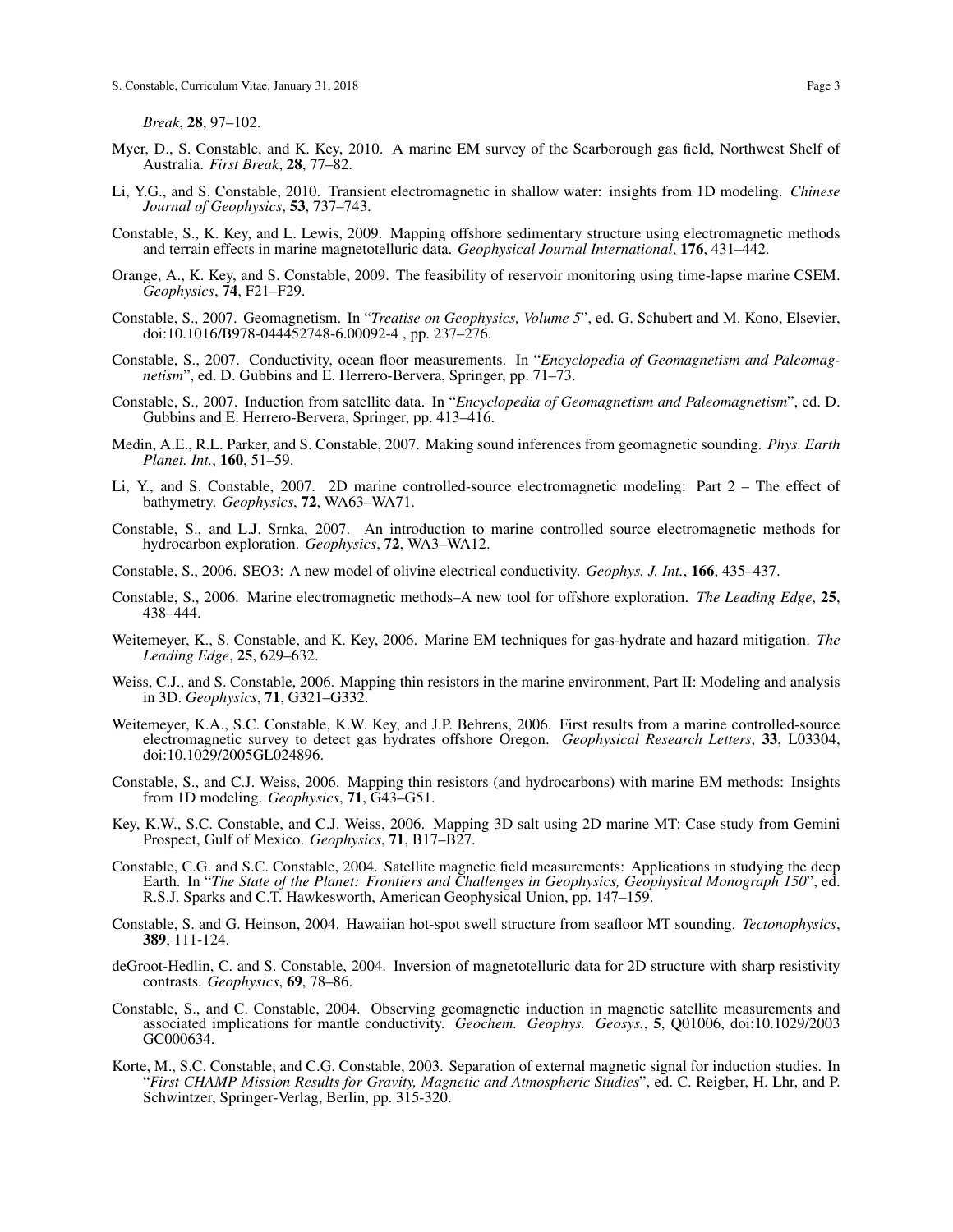- Everett, M.E., S. Constable, and C.G. Constable, 2003. Effects of near-surface conductance on global satellite induction responses. *Geophys. J. Int.*, 153, 277-286.
- Key, K., and S. Constable, 2002. Broadband marine MT exploration of the East Pacific Rise at 950'N. *Geophys. Res. Lett.*, 29, 10.1029/2002GL016035.
- Ellingsrud, S., T. Eidesmo, S. Johansen, M.C. Sinha, L.M. MacGregor, and S. Constable, 2002. Remote sensing of hydrocarbon layers by seabed logging (SBL): Results from a cruise offshore Angola. *The Leading Edge*, 21, 972-982.
- Constable, S., and A. Duba, 2002. Diffusion and mobility of electrically conducting defects in olivine. *Phys. Chem. Min.*, 29, 446-454.
- Eidesmo, T., S. Ellingsrud, L.M. MacGregor, S. Constable, M.C. Sinha, S. Johanson, F.N. Kong, and H. Westerdahl, 2002. Sea Bed Logging (SBL), a new method for remote and direct identification of hydrocarbon filled layers in deepwater areas. *First Break*, 20, 144–152.
- MacGregor, L., M. Sinha, and S. Constable, 2001. Electrical resistivity structure of the Valu Fa Ridge, Lau Basin, from marine controlled-source electromagnetic sounding. *Geophys. J. Int.*, 146, 217–236.
- Fullekrug, M. and S. Constable, 2000. Global triangulation of intense lightning discharges. ¨ *Geophys. Res. Lett.*, 27, 333–336.
- Heinson, G., S. Constable, and A. White, 2000. Episodic melt transport at a mid-ocean ridge inferred from magnetotelluric sounding. *Geophys. Res. Lett.*, 27, 2317–2320.
- Hoversten, G.M., S. Constable, and H.F. Morrison, 2000. Marine magnetotellurics for base salt mapping: Gulf of Mexico field-test at the Gemini structure. *Geophysics*, 65, 1476–1488.
- Popkov, I., A. White, G. Heinson, S. Constable, P. Milligan, and F.E.M. Lilley, 2000. Electromagnetic investigation of the Eyre Peninsula conductivity anomaly. *Exploration Geophysics*, 31, 187–191.
- Heinson, G., A. White, S. Constable, and K. Key, 1999. Marine self potential exploration. *Bull. Aust. Soc. Explor. Geophys.*, 30, 1–4.
- Everett, M.E., and S. Constable, 1999. Electric dipole fields over an anisotropic seafloor: theory and application to the structure of 40 Ma Pacific Ocean lithosphere. *Geophys. J. Int.*, 136, 41–56.
- MacGregor, L.M., S. Constable, and M.C. Sinha, 1998. The RAMESSES Experiment III: Controlled source electromagnetic sounding of the Reykjanes Ridge at 57◦45' N. *Geophys. J. Int.*, 135, 773–789.
- Sinha, M.C., S. Constable, C. Peirce, A. White, G. Heinson, L.M. MacGregor, and D.A. Navin, 1998. Magmatic processes at slow spreading ridges: Implications of the RAMESSES Experiment at 57°45' North on the Mid-Atlantic Ridge. *Geophys. J. Int.*, 135, 731–745.
- Hoversten, G.M., H.F. Morrison and S. Constable, 1998. Marine magnetotellurics for petroleum exploration Part 2. Numerical analysis of subsalt resolution. *Geophysics*, 63, 826–840.
- Constable, S., A. Orange, G.M. Hoversten, and H.F. Morrison, 1998. Marine magnetotellurics for petroleum exploration Part 1. A seafloor instrument system. *Geophysics*, 63, 816–825.
- Constable, S., G. Heinson, G. Anderson, and A. White, 1997. Seafloor electromagnetic measurements above Axial Seamount, Juan de Fuca Ridge. *J. Geomag. Geolect.*, 49, 1327–1342.
- Anderson, G., S. Constable, H. Staudigel, and F.K. Wyatt, 1997. A seafloor long baseline tiltmeter. *J. Geophys. Res.*, 102, 20,269–20,285.
- Tolstoy, M., S. Constable, J. Orcutt, H. Staudigel, F.K. Wyatt, and G. Anderson, 1997. Short and long baseline tiltmeter measurements on Axial Seamount, Juan de Fuca Ridge. *Phys. Earth Planet. Inter.*, 108, 129–141.
- Sinha, M.C., D.A. Navin, L.M. MacGregor, S. Constable, C. Peirce, A. White, G. Heinson, and M.A. Inglis, 1997. Evidence for accumulated melt beneath the slow-spreading mid-Atlantic ridge. *Phil. Trans. A Roy. Soc.*, 355, 233–253.
- Constable, S., and J.J. Roberts, 1997. Simultaneous modeling of thermopower and electrical conduction in olivine. *Phys. Chem. Min.*, 24, 319–325.
- Heinson, G., S. Constable and A. White, 1996. Seafloor magnetotelluric sounding above axial seamount. *Geophys. Res. Lett.*, 23, 2275-2278.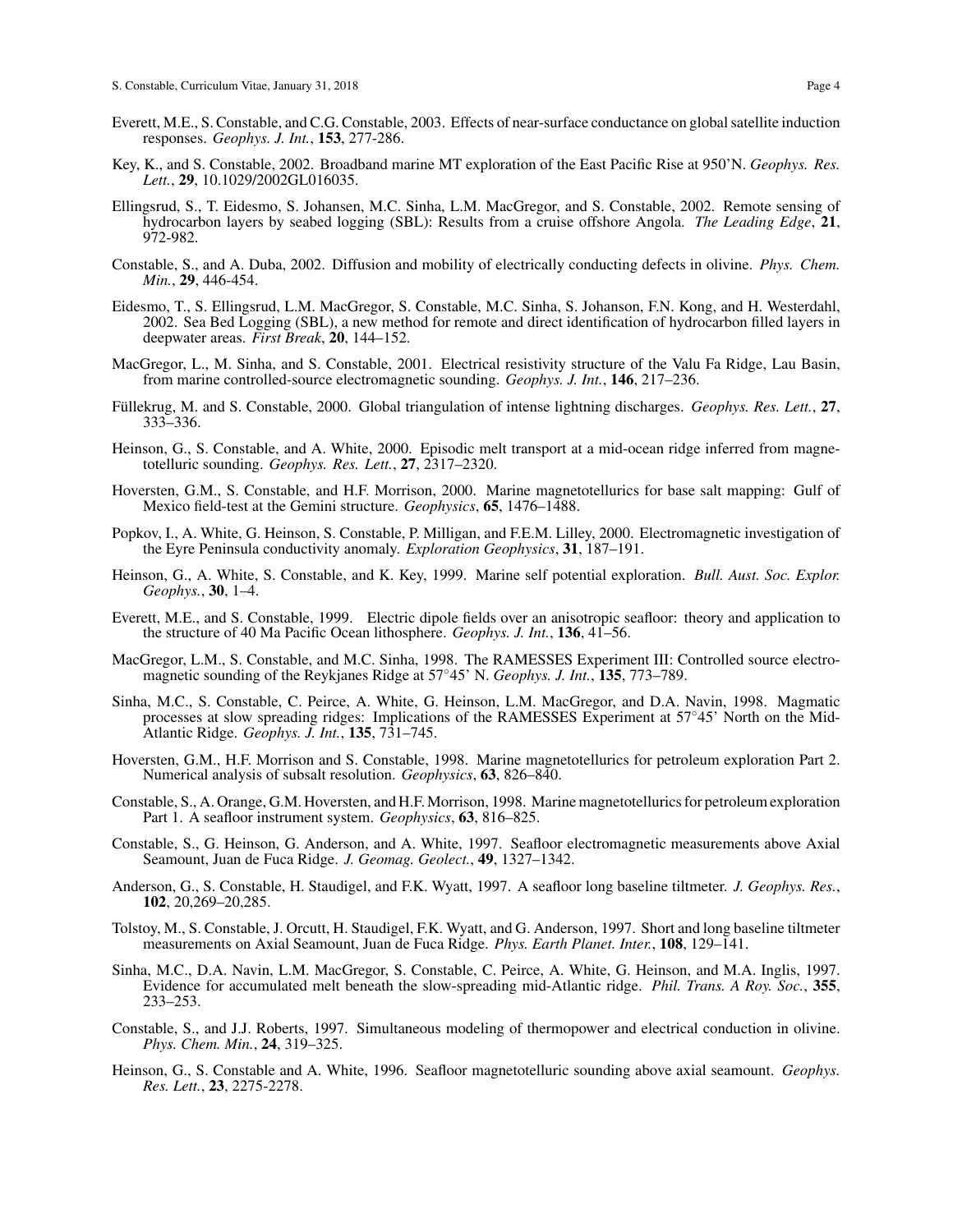- Petersons, H.F., and S. Constable, 1996. Global mapping of the electrically conductive lower mantle. *Geophys. Res. Lett.*, 23, 1461–1464.
- Constable, S., and C.S. Cox, 1996. Marine controlled source electromagnetic sounding 2. The PEGASUS experiment. *J. Geophys. Res.*, 101, 5519–5530.
- Flosadottir, A.H. and S. Constable, 1996. Marine controlled source electromagnetic sounding 1. Modeling and experimental design. *J. Geophys. Res.*, 101, 5507–5517.
- Evans, R.L., M.C. Sinha, S.C. Constable, and M.J. Unsworth, 1994. On the electrical nature of the axial melt zone at 13◦N on the east Pacific rise. *J. Geophys. Res.*, 99, 577–587.
- Heinson, G., S. Constable and A. White, 1993. The electrical conductivity of the lithosphere and asthenosphere beneath the coastline of southern california. *Bull. Aust. Soc. Explor. Geophys.*, 24, 195–200.
- deGroot-Hedlin, C. and S. Constable, 1993. Occam's inversion and the North American Central Plains electrical anomaly. *J. Geomag. Geoelect.*, 45, 985–1000.
- Constable, S.C., 1993. Conduction by mantle hydrogen. *Nature*, 362, 704.
- Constable, S.C., and G. Heinson, 1993. In defense of a resistive oceanic upper mantle: reply to a comment by Tarits, Chave and Schultz. *Geophys. J. Int.*, 114, 717–723.
- Constable, S.C., 1993. Constraints on mantle electrical conductivity from field and laboratory measurements. *J. Geomag. Geoelect.*, 45, 707–728.
- Duba, A, and S.C.Constable, 1993. The electrical conductivity of a lherzolite. *J. Geophys. Res.*, 98, 11885–11899.
- Constable, S.C., Shankland, T.J. and Duba, A., 1992. The electrical conductivity of an isotropic olivine mantle. *J. Geophys. Res.*, 97, 3397–3404.
- Vanyan, L.L., D.A. Kaoldayev, N.A. Palshin, and S.C. Constable, 1992. On anisotropy of electrical conductivity in the oceanic lithosphere. *Fizika Zemli*, 5, 79—85.
- Heinson, G. and Constable, S.C. , 1992. The electrical conductivity of the oceanic upper mantle. *Geophys. J. Int.*, 110, 159–179.
- Constable, S.C., 1992. Electrical studies of the Australian lithosphere. *Geol. Soc. Aust. Sspec. Publ.*, 17, 121–140.
- Evans, R.L., S.C. Constable, M.C. Sinha, and C.S. Cox, 1991. Upper crustal resistivity structure of the East Pacific Rise near 13◦N. *Geophys. Res. Lett.*, 18, 1917–1920.
- Constable, S.C., 1991. Comment on 'Magnetotelluric appraisal using simulated annealing' by Dosso and Oldenburg. *Geophys. J. Int.*, 106, 387–388.
- Chave, A.D., Constable, S.C., and Edwards, R.N., 1991. Electrical exploration methods for the seafloor. In "*Electromagnetic Methods in Applied Geophysics, Volume 2*", ed. M. Nabighian, Soc. Explor. Geophys., Tulsa., pp. 931–966.
- deGroot-Hedlin, C. and Constable, S.C., 1990. Occam's inversion to generate smooth, two-dimensional models from magnetotelluric data. *Geophysics*, 55, 1613–1624.
- Constable, S.C., 1990. Marine electromagnetic induction studies. *Surveys in Geophysics*, 11, 303–327.
- Constable, S.C. and Duba, A., 1990. The electrical conductivity of olivine, a dunite, and the mantle. *J. Geophys. Res.*, 95, 6967–6978.
- Constable, S.C., Parker, R.L., and Constable, C.G., 1987. Occam's Inversion: a practical algorithm for generating smooth models from EM sounding data. *Geophysics*, 52, 289–300 (This paper has been reprinted in the S.E.G. volume *Inversion of Geophysical Data*, 1988: L.R.Lines, ed.).
- Webb, S.C. and Constable, S.C., 1986. Microseism propagation between two sites on the deep sea floor. *Bull. Seis. Soc. Am.*, 76, 1433-1445.
- Cox, C.S., S.C. Constable, A.D. Chave, and S.C. Webb, 1986. Controlled source electromagnetic sounding of the oceanic lithosphere. *Nature*, 320, 52-54.
- Webb, S.C., S.C. Constable, C.S. Cox, and T.K. Deaton, 1985. A sea-floor electric field instrument. *Geomagnetism and Geoelectricity*, 37, 1115–1129.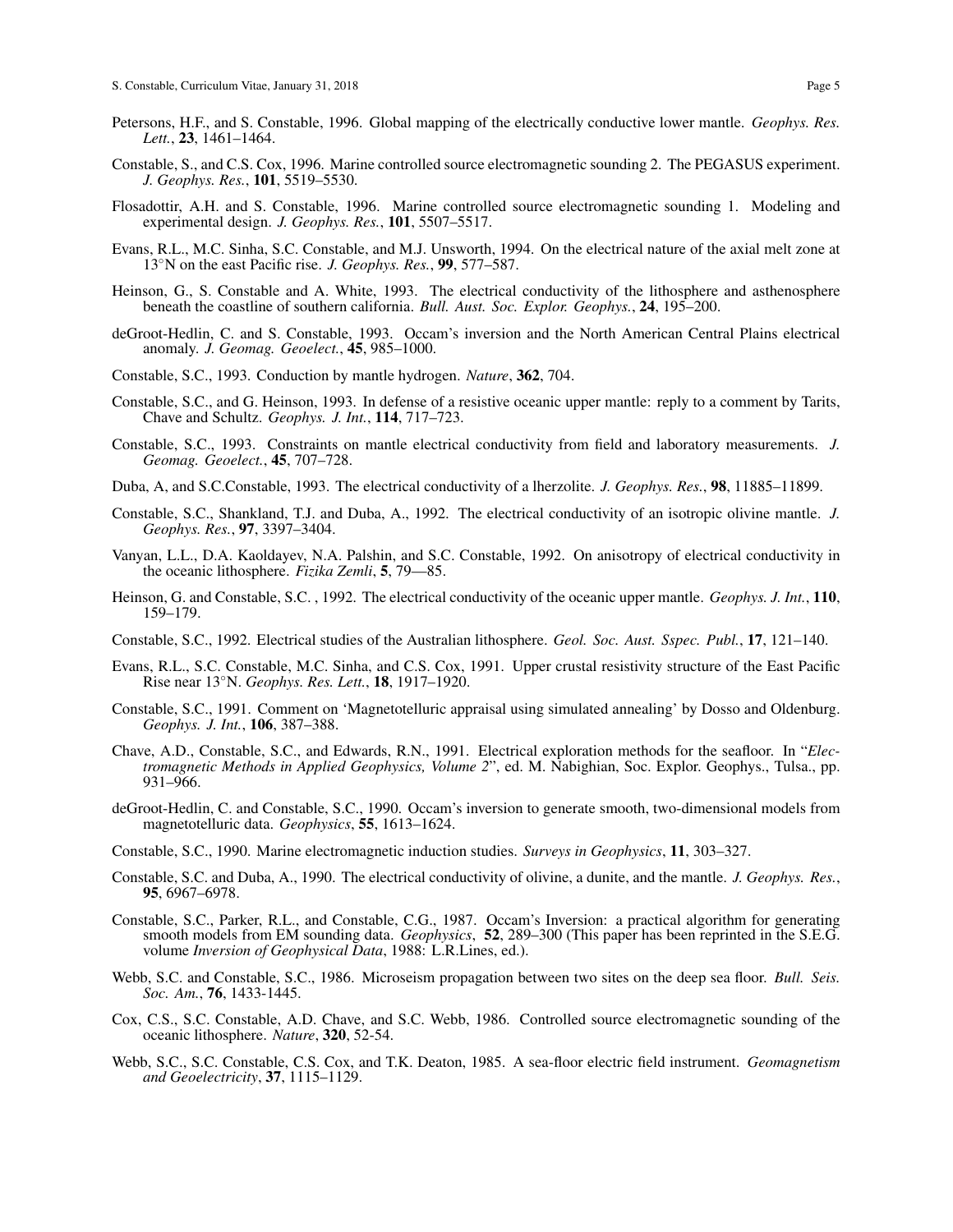- Constable, S.C., 1985. Resistivity studies over the Flinders conductivity anomaly, South Australia. *Geophys. J. Roy. astr. Soc.*, 83, 775-786.
- Constable, S.C., McElhinny, M.W., and McFadden, P.L., 1984. Deep Schlumberger sounding and the crustal resistivity structure of central Australia. *Geophys. J. Roy. astr. Soc.*, 79, 893-910.
- McFadden, P.C. and Constable, S.C., 1983. The estimation and removal of a linear drift from stacked data. *J. Geophys.*, 53, 52-58.

### REPORTS, PATENTS, ETC:

- Constable, S., P. Kannberg, K. Callaway, and D. Ramirez Mejia, 2012. Mapping shallow geological structure with towed marine CSEM receivers. *SEG Technical Program Expanded Abstracts*, 2012, 1–5. doi: 10.1190/segam2012- 0839.1.
- Constable, S., and K. Key, 2012. *Method and system for detecting and mapping hydrocarbon reservoirs using electromagnetic fields*. US Patent no. 8,253,418.
- Du Frane, W.L., L.A. Stern, K.A. Weitemeyer, S. Constable, and J.J. Roberts, 2011. Electrical properties of methane hydrate + sediment mixtures. *Fire in the Ice, Methane Hydrate Newsletter, National Energy Technology Laboratory*, 11(2), 10-13.
- Weitemeyer, K., and S. Constable, 2010. Tests of a new marine EM survey method. *Fire in the Ice, Methane Hydrate Newsletter, National Energy Technology Laboratory*, March 2010, 13–17.
- Weitemeyer, K., and S. Constable, 2009. Cruise report: Imaging gas hydrate in the Gulf of Mexico using marine electromagnetic methods. *Fire in the Ice, Methane Hydrate Newsletter, National Energy Technology Laboratory*, Winter 2009, 4–6.
- Constable, S., and K. Key, 2009. *Three-axis marine electric field sensor for seafloor electrical resistivity measurement*. US Patent no. 7,482,813.
- Constable, S., 2006. Book Review, Practical Magnetotellurics by Simson and Bahr. *EOS, Trans. Am. Geophys. Union*, 87, 44.
- Constable, S., 2006. *Method and system for seafloor geological survey using vertical electric field measurement*. US Patent no. 7,116,108.
- Constable, S., 2006. *System and method for hydrocarbon reservoir monitoring using controlled-source electromagnetic fields*. US Patent no. 7,109,717.
- Constable, S., 2005. Hydrocarbon Exploration Using Marine EM Techniques. Contributed paper at *2005 Offshore Tech. Conf.*, Houston, USA.
- Key, K., S. Constable, and J. Behrens, 2005. Mapping the northern EPR magmatic system using marine EM. *Ridge 2000 Events*, 3, 35—37.
- Constable, S., 1998. *Seafloor Magnetotelluric System and Method for Oil Exploration*. US Patent no. 5,770,945.
- Constable, S., Sinha, M.C., L.M. MacGregor, D.A. Navin, C. Peirce, A. White, and G. Heinson, 1997. RAMESSES finds a magma chamber beneath a slow spreading ridge. *InterRidge News*, 6, 18—22.
- Constable, S., H. Staudigel, and J. Orcutt, 1992. Seafloor tiltmeters for spatial characterization of ridge systems. *RIDGE Events*, 3, 25—26.
- Constable, S, 1992. Controlled-source electromagnetic methods in the spatial characterization of ridge systems. *RIDGE Events*, 3, 6—8.
- Constable, S.C., 1983. *Deep Resistivity Studies of the Australian Crust*. Ph.D. thesis, Australian National University.

## TEACHING:

*Mining Geophysics* at SDSU in 1987

*Geophysics of Natural Resources* (two quarter course) at UCSD from 1993 to 2008 (with A. Harding)

*Special Topics in Geophysics* (Seminars in Marine Geophysics) at SIO in 1993

*Special Topics in Geophysics* (Field Studies in Marine EM Methods) at SIO in 2006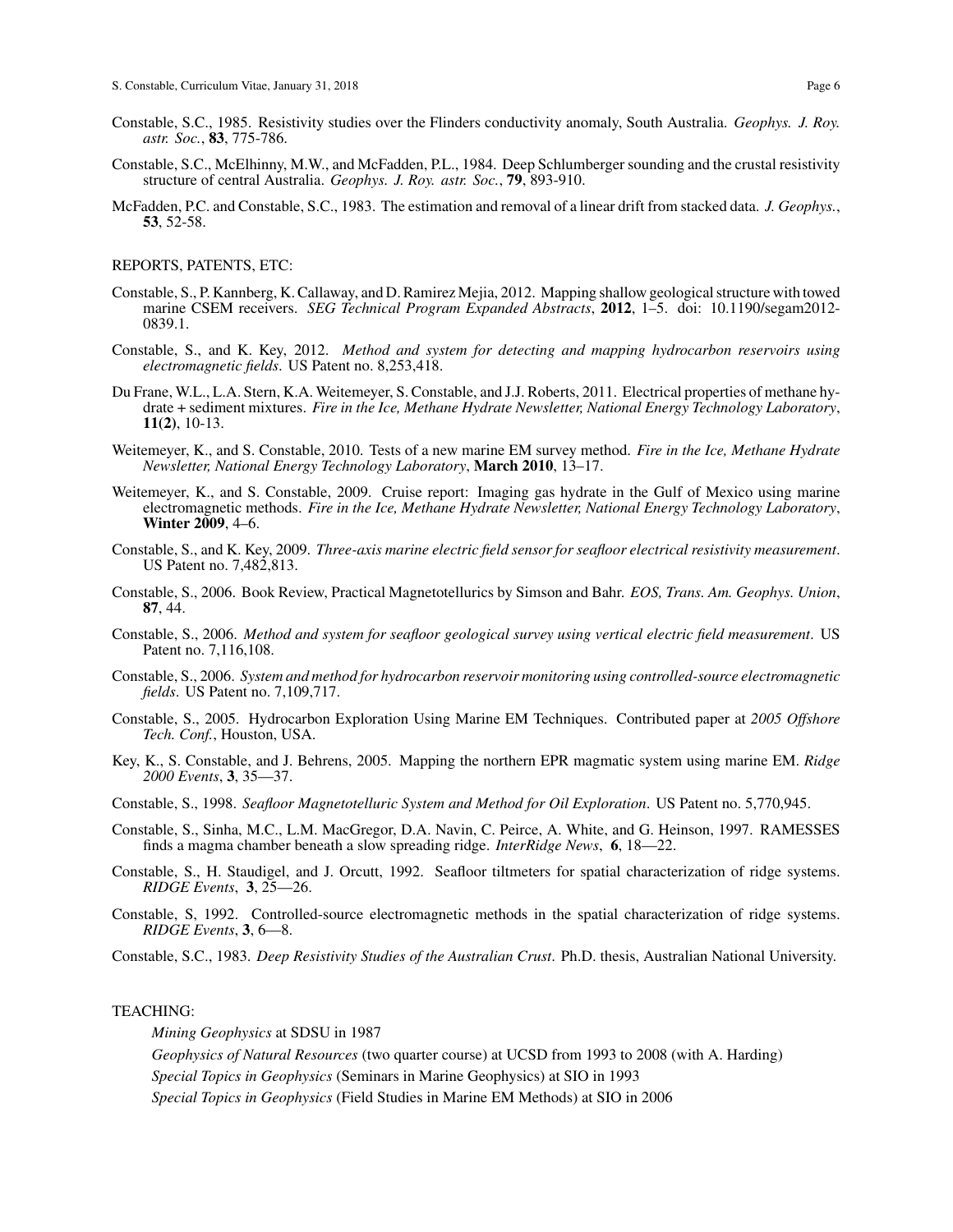*Special Topics in Geophysics* (Electrical Methods for Groundwater Exploration) at SIO in 2008 *Special Topics in Geophysics* (Conductivity of the Deep Earth) at SIO in 2010 *Electromagnetic Methods in Geophysics* at SIO in 2001, 2003, 2007, 2013, 2017 *Ethical and Professional Science* at SIO from 2011 to present (with C. Constable) *Environmental and Exploration Geophysics* at SIO from 2011 to present *Introduction to Geophysics* at SIO from 2012 to present (with G. Masters)

## GRADUATE STUDENTS:

Catherine deGroot-Hedlin (graduated 1991) Kerry Key (graduated 2003) James Behrens (graduated 2004) Karen Weitemeyer (graduated 2008) David Myer (graduated 2011) Brent Wheelock (graduated 2012) Samer Naif (with K. Key, graduated 2015) Peter Kannberg (current) Dallas Sherman (current) Mike Sly (Masters, graduated 2015) Valeria Reyes-Ortega (current)

# COMMUNITY SERVICE:

Distributed the Occam inversion code, used widely throughout geophysics AGU special session convener, 1991, 1998, 1999, 2009, 2015, 2017 Fall meetings Associate Editor, *Geophysics*, 1999–2004 Secretary, GP section of the American Geophysical Union, 2001–2002 AGU Program Committee, 2001 & 2002 Fall meetings AGU Corresponding Editor for EOS (GP section), 2003–2007. SEG Continuing Education Instructor, 2005–present MARELEC program committee, 2004, 2006, 2009, 2011, 2013, 2015 meetings Invited Speaker, SPE 2007 Research and Development Conference Invited Plenary speaker at German Geophysical Society Annual meeting, 2008. Invited presentation, Japan 2009 RAEG meeting, Kyoto Presented short course at AAPG/SEG West Coast Student Expo, Northridge, CA, 2010 Special Award Judge (SEG) at 2011 Intel Science Fair, Los Angeles MARELEC meeting chair and host, 2011 meeting Keynote speaker, ASEG-PESA meeting, 2013 Invited speaker, ASEG-PESA Inversion Forum, 2013 Short course speaker, 2nd IAGA summer school, Prague, 2015 Trustee, Gerald W. Hohmann Memorial Trust, 2016–present Member, AGU College of Fellows Steering Team, 2017–present Chair, AGU College of Fellows Subcommittee on Distinguished Traveling Lecture Series, 2017–present Funding coordinator, Industry liaison, IAGA Division VI, 2016–present Member, subcommittee on IAGA Division VI procedures, 2016–present Co-chair, 3DEM-6 Symposium, Berkeley, CA, 2017 Member, AGU GPE honors committee, 2017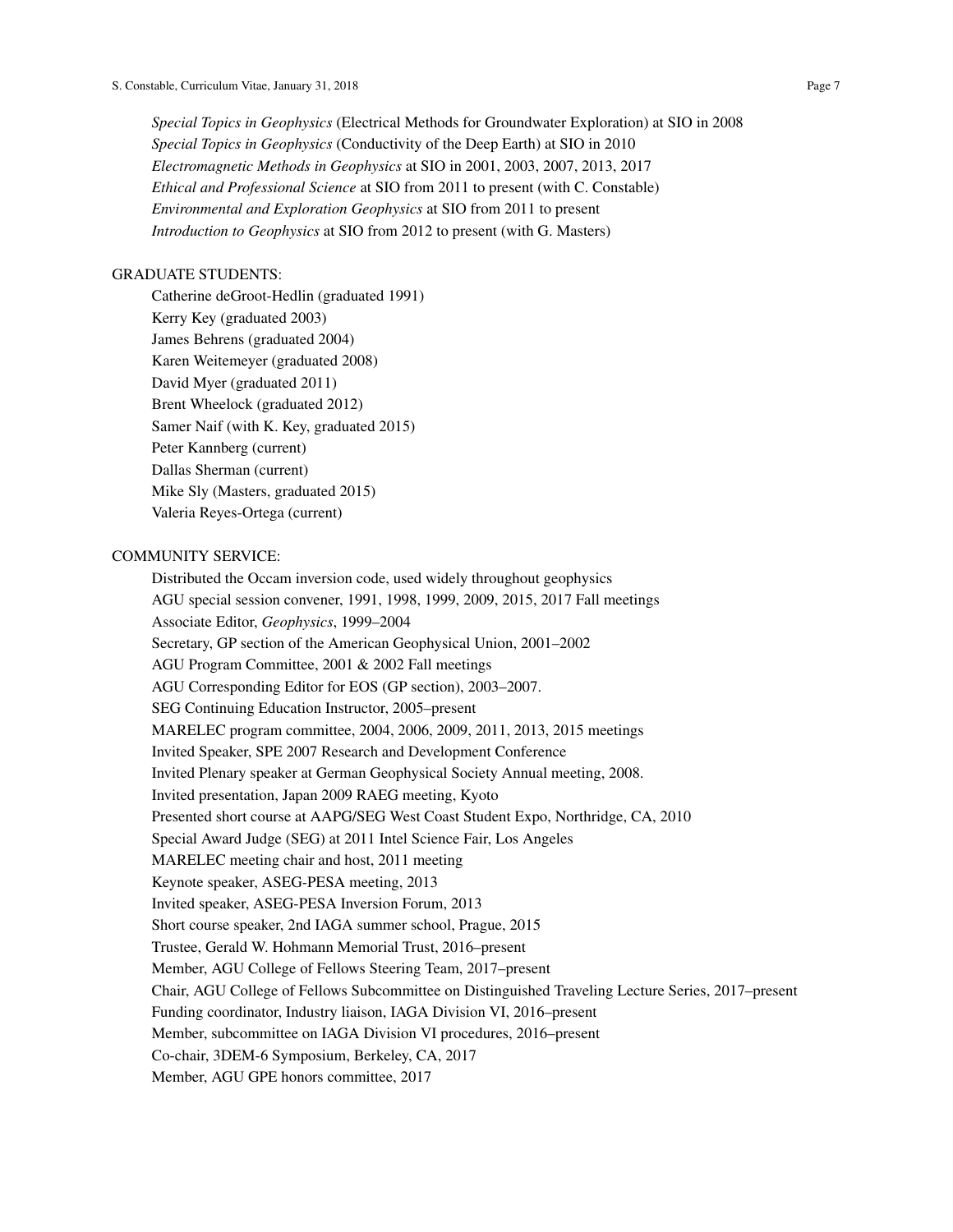#### UNIVERSITY SERVICE:

SIO computer policy committee, 1986–1998 (chair 1994-97) San Diego Supercomputer Center steering committee from 1994–1998 UCSD Vice-chancellor's committee on information infrastructure, 1994 U.C. shipfunds subcommittee from 1995 (chair in 1996)–1997 Earth Sciences Undergraduate Program Steering Committee from 1996–2004 Frieman Prize Committee, 1999 SIO Geophysics Graduate Admissions Chair, 1999–2002 SIO Marine Operations committee, 2002–2013 UCSD Committee on Educational Policy 2002 to 2009 (vice-chair 2004/5, 2007/8; chair 2008/2009) UCSD Senate Council , 2008/9 UCSD Senate Admin Council, 2008/9 UC Committee on Educational Policy, 2008/9 UCSD Committee on Educational Policy subcommittee on grade appeals, chair, 2004 UCSD Committee on Educational Policy subcommittee on online/distance learning, chair, 2004–2006 UCSD/LANL CARE steering committee, 2004 UCSD review of History Department, chair, 2006 UCSD review of Biology Division, chair, 2007 SIO search committee for Assistant Director, Ship Operations, chair, 2007 UCSD search committee, Assistant Vice Chancellor, Intellectual Property, 2007 SIO AGOR-28 naming committee, 2010 SIO Faculty search committee, 2010 UCSD Committee on Committees, 2010–2013 SIO Faculty, vice-chair, 2009/10, chair 2010/11 Speaker, SIO perspectives on Ocean Science, 2011 UCSD University-Industry Relations Task Force member, 2010–2011 Director Haymet's 5-year review committee, 2011 UCSD Building Advisory Committee, Seaweed Canyon, 2011 SIO Geophysics Graduate Admissions Chair, 2011 SIO Committee on Academic Personnel, 2012–2015 UCSD search committee, Export Control Officer, 2012 SIO search committee, Director, Contracts and Grants, 2014 UCSD search committee, Associate Vice Chancellor Innovation Alliances, 2015 SIO member, UCSD Representative Assembly, 2011–2014 UCSD Committee on Planning and Budget, 2015–present (vice-chair, 2016/17; chair 2017/18) UC Planning and Budget Committee, 2017/18 UCSD Senate Council , 2017/18 UCSD Senate Admin Council, 2017/18 Director, Institute of Geophysics and Planetary Physics, 2016–present Chair, IGPP Green Selection Committee, 2016–present

# CONSULTING EXPERIENCE:

Science advisor for AOA Geomarine Operations (not current) Science advisor for Quasar Federal Systems (not current) Technology Advisory Board, RSI Ltd. (not current) Consultant on marine EM to various exploration, contractor, and legal companies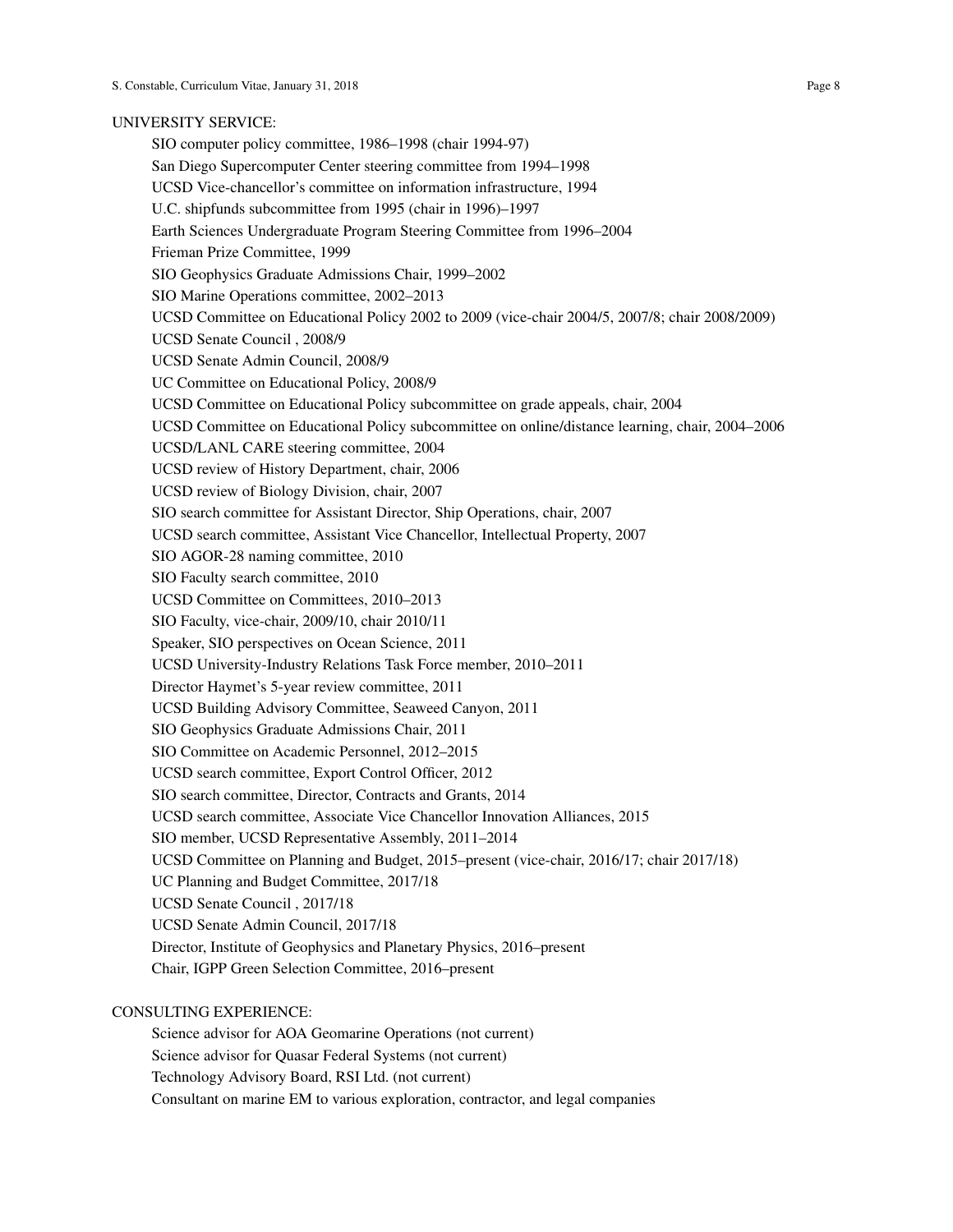#### SEAGOING EXPERIENCE:

- 1983-1984: 3 weeks total on R.V. Ellen B. Scripps; testing E.M. equipment.
- Sept 1983: 4 week cruise on R.V. New Horizon; controlled source EM sounding.
- Sept 1984: 3 week cruise on R.V. New Horizon; controlled source EM sounding.
- May 1986: 3 week cruise on R.V. Sproul, "Chovy"; acoustic studies using E.M., low frequency pressure, and seismic instruments.
- July 1986: 1.5 week cruise on R.V. Sproul; "Chovy" recovery.
- March 1988: 1 week cruise on R.V. Sproul; testing E.M. and pressure instruments (chief scientist).
	- May 1988: 3 week cruise on R.V. Sproul, "Nachos"; acoustic studies using E.M., low frequency pressure, and seismic instruments.
	- Nov 1988: 3.5 week cruise on R.V. New Horizon, "Pegasus"; Controlled source E.M. sounding, low frequency pressure array, and seafloor gravity (co-chief scientist).
	- June 1989: 3 week cruise on R.R.S. Charles Darwin; Controlled source E.M. sounding over the East Pacific Rise (co-chief scientist).
- June/Aug 1991: 2, 1 day legs on R.V. Sproul, tiltmeter testing (chief scientist).
- October 1991: 8 days R.V. Thomas Washington, Loihi tiltmeter and hydrophone deployment, dredging, seabeam (chief scientist).
- December 1991: 4 days R.V. Wecoma, Loihi tiltmeter and hydrophone recovery, (chief scientist).
- November 1992: 3 days R.V. Sproul, tiltmeter and OBS deployment (chief scientist).
- February 1993: 2 days R.V. Sproul, tiltmeter and OBS recovery (chief scientist).
- October 1993: 31 days R.R.S. Charles Darwin, Geophysical studies of Reykjanes Ridge (co-chief)
- February 1994: 2, 1 day legs on R.V. Sproul, tiltmeter and OBS testing (co-chief scientist).
	- March 1994: 2, 1 day legs on R.V. Sproul, tiltmeter and magnetometer testing (chief scientist).
		- July 1994: 5 days on R.V. Wecoma, JdF tiltmeter and OBS deployment (chief scientist).
		- Sept 1994: 4 days on R.V. Wecoma, JdF tiltmeter and OBS recovery (co-chief scientist).
		- April 1994: 2 days on R.V. Sproul, LCheapo testing (chief scientist).
		- Oct 1995: 16 days on Maestrale Secondo, Magnetotelluric survey for AGIP-INTE (chief scientist).
		- Nov 1995: 32 days on R.V. Ewing, Lau Basin EM/seismic survey (co-chief scientist).
		- Aug 1996: 12 days on R.V. Pelican, Gulf of Mexico magnetotelluric survey (chief scientist).
- Oct/Nov 1996: 30 days on Maestrale Secondo, Magnetotelluric survey for AGIP-INTE (chief scientist).
- April 1997: 8 days on R.V. Moana Wave, SWELL MT deployments.
- June 1997: 14 days on R.V. Pelican, Gulf of Mexico magnetotelluric survey (chief scientist)
- April 1998: 14 days on R.V. Franklin, SWAGGIE marine magnetotelluric and self potential
- July 1998: 11 days on R.V. Pelican, Gulf of Mexico magnetotelluric survey (chief scientist)
- Oct 1999: 1 day instrument recovery off Kaui, Hawaii.
- June 2000: 3 days on Kaiyo, offshore Japan MT deployments
- November 2000: 42 days on R.R.V. Charles Darwin, oilfield characterization offshore West Africa
- January 2001: 2 days on R.V. Sproul, instrument tests offshore San Diego (chief scientist)
- February 2001: 29 days on R.V. Thompson, APPLE (chief scientist)
	- March 2001: 6 days R.V. Longhorn, Gemini MT in Gulf of Mexico (chief scientist)
		- June 2001: 11 days on S.V. Explorer, sub-basalt MT offshore Faroes (chief scientist)
		- June 2001: 1 day on Acoustic Explorer, instrument recoveries offshore San Diego (chief scientist)
	- August 2001: 10 days on R.V. New Horizon, APPLE recovery (chief scientist)
	- October 2001: 3 days on R.V. Sproul, instrument tests offshore San Diego (chief scientist)
	- Jan/Feb 2002: 21 days on R.R.V. Charles Darwin, oilfield characterization offshore West Africa
	- March 2002: 2 days on R.V. Sproul, shallow water MT offshore San Diego (chief scientist)
		- July 2002: 1 day on R.V. New Horizon, instrument tests offshore San Diego (chief scientist)